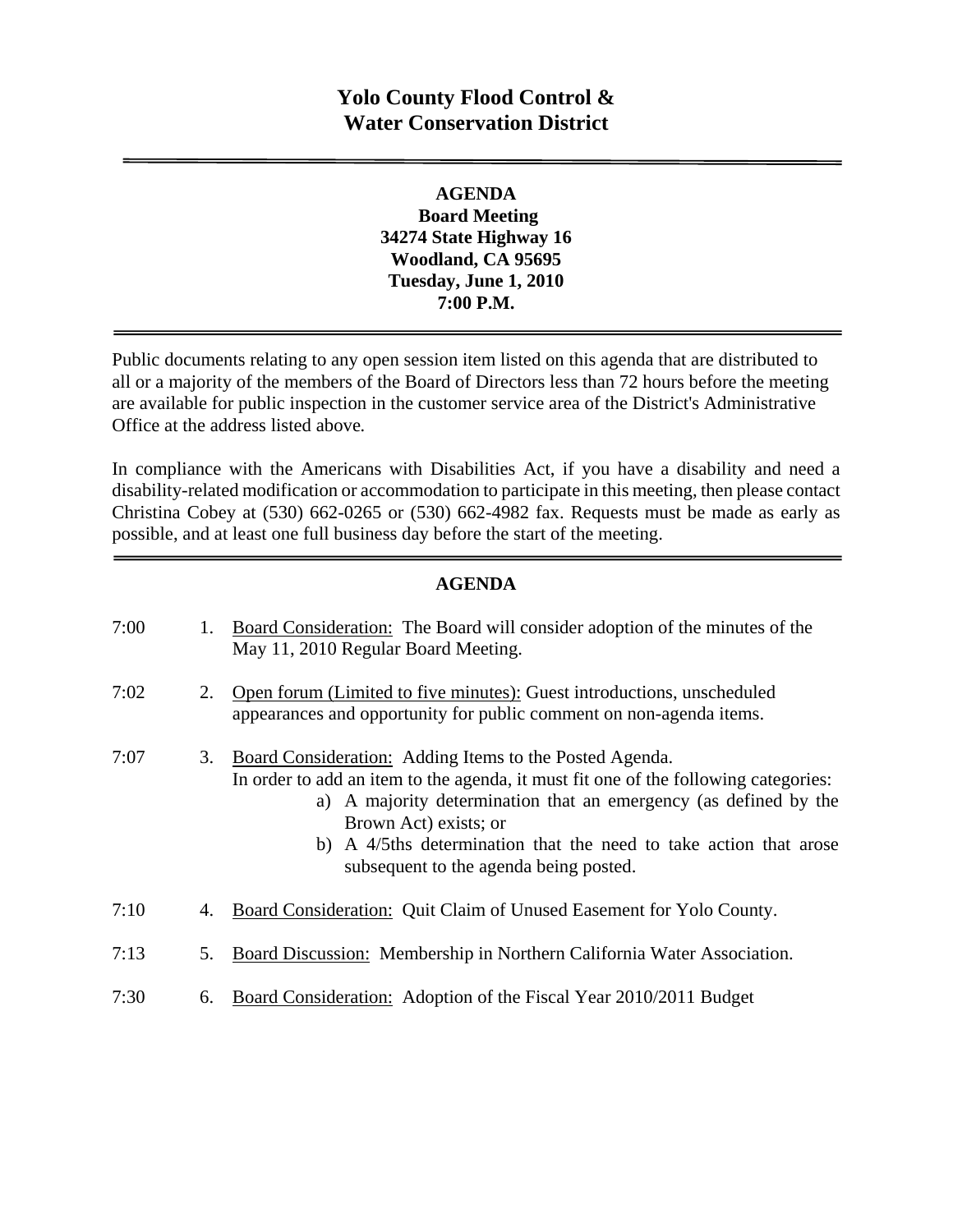- 7:50 7. Board Consideration: Capay Dam Apron Rehabilitation Project Update.
	- a) Engineering and Construction
	- b) Permitting Issues
	- c) Loan Application Submittal
- 8:00 8. Directors' Reports: Each member of the Board will have the opportunity to report on meetings and conferences attended during the prior month on behalf of the District.
- 8:05 9. Attorney's Report: The District's attorney will report on the following: a) Current legal and legislative activities.
- 8:15 10. General Manager's Report: The Board will receive a report from the General Manager or designated representatives regarding current general activities and projects of the District.
	- a) General Activities
	- b) Operations, Maintenance and Water Conditions
- 8:25 11. General Discussion: Opportunity for Board members to ask questions for clarification, provide information to staff, request staff to report back on a matter, or direct staff to place a matter on a subsequent agenda.
- 8:28 12. Board Consideration: The Board will consider the approval and the payments of bills.
- 8:30 13. Adjourn

The public may address the Board concerning an agenda item either before or during the Board's consideration of that agenda item. Public comment on items within the Board's jurisdiction is welcome, subject to reasonable time limits for each speaker. Upon request, agenda items may be moved up to accommodate those in attendance wishing to address that item. Times listed for consideration of agenda items are approximate only. The Board may consider any agenda item at any time during the Board meeting.

I declare that the foregoing agenda was posted at the office of the Yolo County Flood Control and Water Conservation District, 34274 State Highway 16, Woodland, CA on May 28, 2010.

By: \_\_\_\_\_\_\_\_\_\_\_\_\_\_\_\_\_\_\_\_\_\_\_\_\_\_\_\_\_\_\_\_\_\_\_\_\_

Christy Barton, Assistant General Manager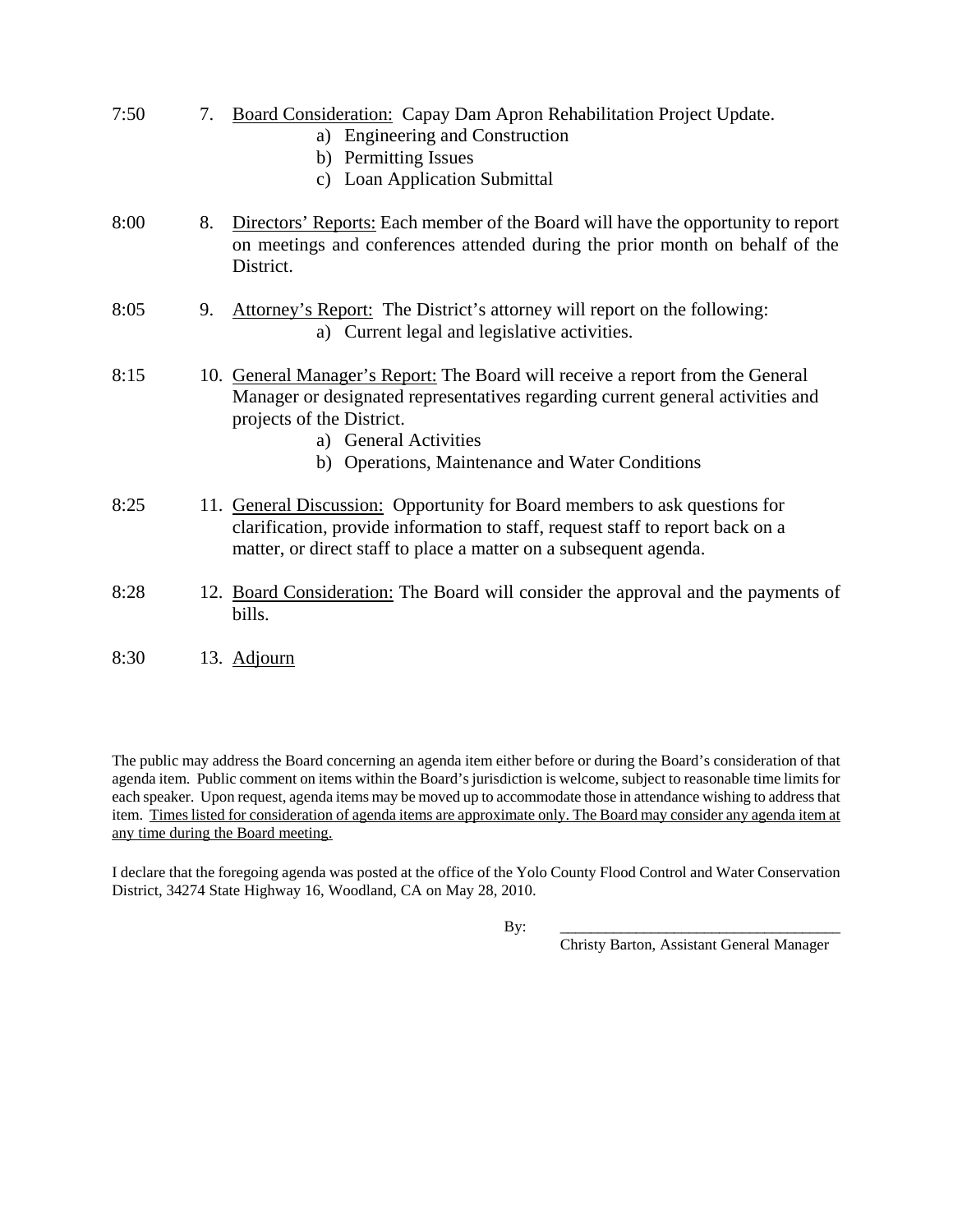

**FLOOD CONTROL & WATER CONSERVATION DISTRICT** 

## **BOARD MEETING MINUTES Tuesday, June 1, 2010, 7:00 PM**

**YCFCWCD Offices 34274 State Highway 16** 

The regular meeting of the Board of Directors of the Yolo County Flood Control and Water Conservation District was held at 7:00 p.m. on June 1, 2010, at its regular place of business, 34274 State Highway 16, Woodland, California. Chair Brice convened the meeting. Director Mayer was absent. In attendance were:

District Board Ann Brice, Chair Bruce Rominger, Vice Chair Ron Tadlock Erik Vink

District Staff Tim O'Halloran, General Manager Christy Barton, Assistant General Manager Mike Horgan, Engineer Max Stevenson, Water Resources Associate Paul Bartkiewicz, Legal Counsel

Members of the Public Duane Chamberlain Dave Pratt Bob Schneider

## **1. BOARD CONSIDERATION: Approval of Minutes**

**M/S/C** approved the minutes of the May 11, 2010 Regular Board Meeting as submitted.

## **2. OPEN FORUM**

None

## **3. BOARD CONSIDERATION: Adding Items to the Posted Agenda**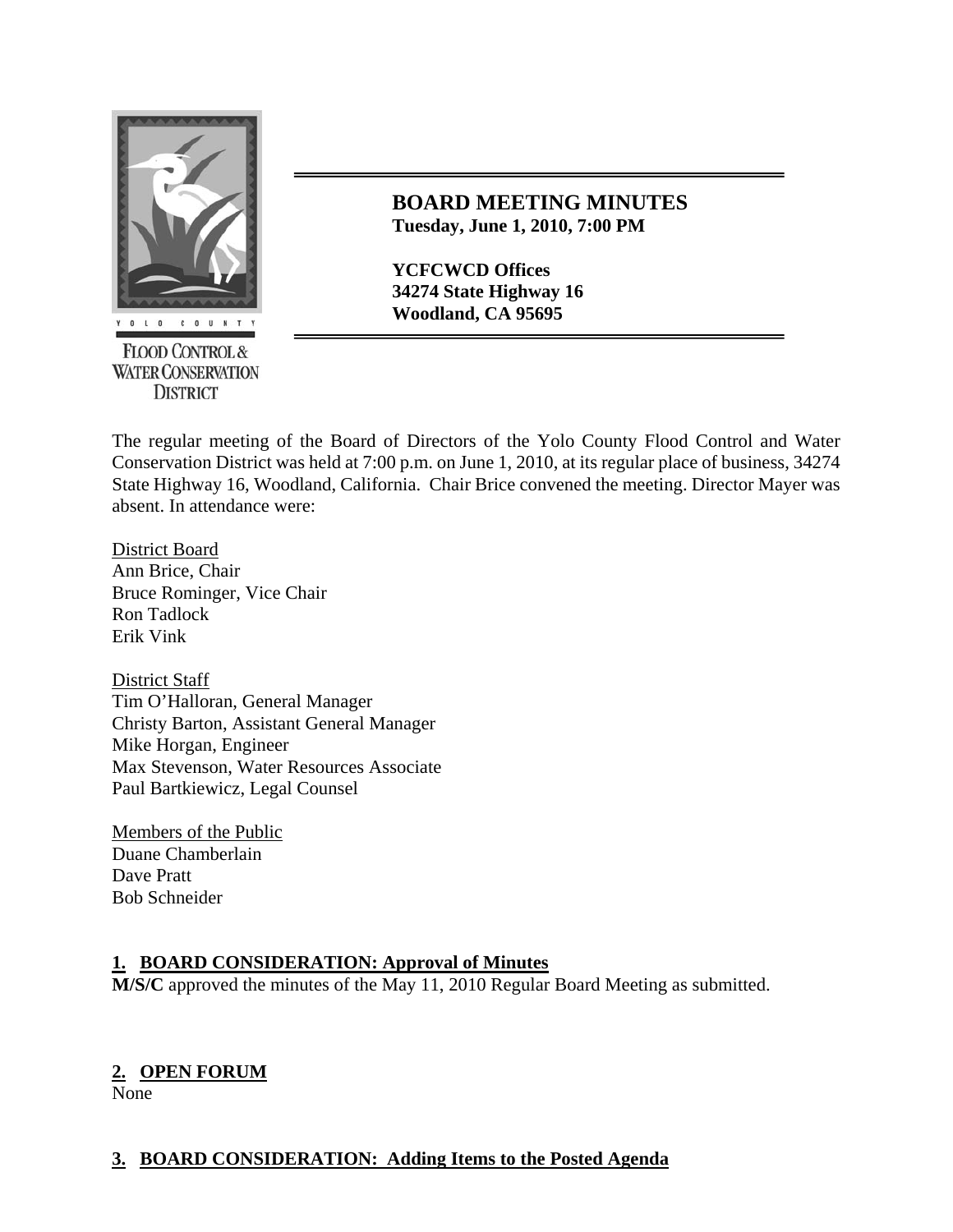None

## **4. BOARD CONSIDERATION: Quit Claim of Unused Easement for Yolo County**

General Manager O'Halloran reported that the District owns an easement for a canal, which has never been built, on Assessor's Parcel Number 040-014-014. Yolo County is proposing to widen County Road 98, a portion of which would overlap the unused easement. Yolo County has requested the District quit claim its easement so County can simply deal with the underlying landowner. After review, staff has determined it does not anticipate constructing the proposed canal and as such suggests quit claim of the easement to assist Yolo County.

**M/S/C** the Board declared described easement surplus to the needs to the District and authorized the District to quit claim any portion or all of the easement as staff deems necessary.

## **5. BOARD DISCUSSION: Membership in Northern California Water Association**

General Manager O'Halloran reviewed the District's membership with the Northern California Water Association (NCWA) over the last seven years. He noted a number of issues that makes him question if the District should continue its membership. O'Halloran noted that meetings are segregating representatives of the membership from one another. Directors, general managers, attorneys and lobbyists are not meeting together to share information and/or develop ideas. Not only did the recent resignation of CEO Donn Zea come as a surprise to the District, but the protocols related to a search for a new CEO have precluded input from the general membership. These and other recent activities have raised questions regarding the efficacy of the organization and whether the District's substantial dues payments would be better spent elsewhere. Potential options for the District to continue to have representation on legislative issues of importance to it were discussed. O'Halloran noted the proposed Fiscal Year (FY) 2010/2011 budget does not include payment of the second half of the NCWA dues for 2010.

O'Halloran will provide Director Tadlock with bullet points of the District's concerns for Tadlock to relay to NCWA. NCWA will be invited to address the District's concerns at a future Board meeting. O'Halloran and Legal Counsel Bartkiewicz will provide some alternatives to NCWA membership that would address important issues currently covered by NCWA.

## **4. BOARD CONSIDERATION: Quit Claim of Unused Easement for Yolo County (Reopened)**

Water Resources Associate Max Stevenson arrived late and asked to address the Board regarding Item 4. Chair Brice reopened Item 4 for Stevenson's remarks. Stevenson noted that the District has Supervisory Control and Data Acquisition (SCADA) equipment adjacent to the Willow Slough on the easement proposed for quit claim, and that he would not like to lose that location.

**M/S/C** authorized General Manager O'Halloran to modify the quit claim to carve out and retain the portion of the easement necessary to protect the District's activities at the SCADA equipment site.

## **6. BOARD CONSIDERATION: Adoption of Fiscal Year 2010/2011 Budget**

General Manager O'Halloran reviewed the budget process with a power point presentation regarding the proposed FY 2010/2011 budget. He reported the proposed budget includes revenues slightly exceeding expenses, but does not specifically address some capital expenses proposed to be funded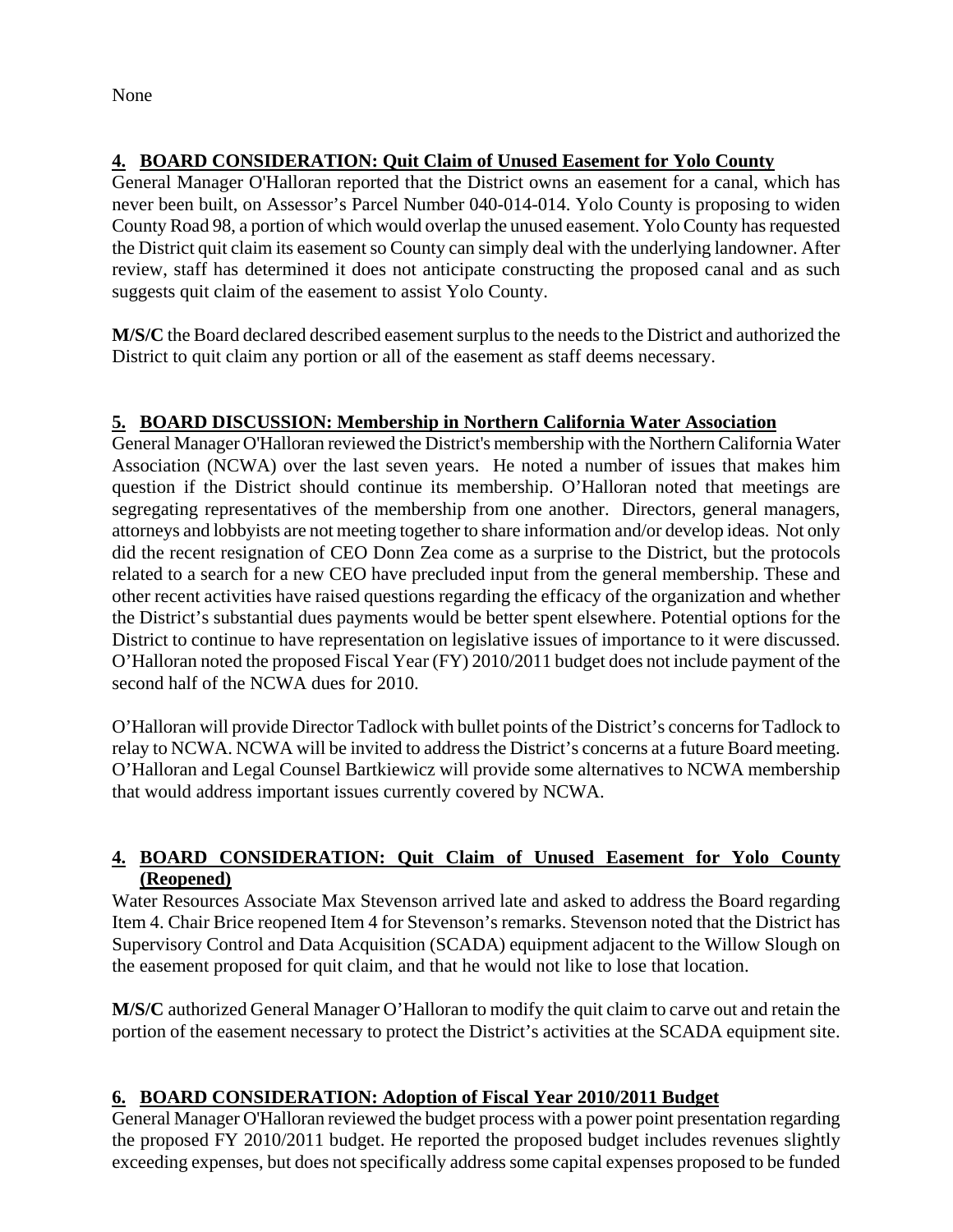outside the normal budget process. e.g. the Capay Dam Apron Rehabilitation Project (Capay Dam Project) and Indian Valley expenses related to the Indian Valley Dam Part 12 Independent Safety Inspection. O'Halloran reviewed the budget process and highlighted proposed revenues and expenses, depreciation, and the capital improvement program. O'Halloran reviewed some of the difficulties in estimating revenues for this year due to the weather issues, the shortened season to accommodate the Capay Dam Project and the incorrect acreage/crop data on the signup applications due to the short water year application process. O'Halloran noted that the District will need to review the application process – its purpose, strengths and weaknesses to improve the process and be more reflective of the actual intended water use.

Finance Committee Member Vink reported on the budget meetings. After careful review, the Finance Committee recommended adoption of the proposed FY 2010/2011 budget.

Bob Schneider asked about the funding of the arundo removal program and flood control efforts. He noted the District's importation of water provides a benefit to all groundwater users by maintaining higher groundwater levels, and that the District's spill water and return flow, and drainage from agriculture provide necessary water to benefit habitat along the sloughs throughout the county.

**M/S/C** adopted the FY 2010/2011 budget as presented.

## **7. BOARD CONSIDERATION: Capay Dam Apron Rehabilitation Project Update**

General Manager O'Halloran reviewed the Board's actions at the prior meeting regarding the Capay Dam Apron Rehabilitation Project (Project). He reported the Pre-bid meeting is scheduled for tomorrow, and that at this time there are 13 general contractors expected. O'Halloran reviewed the Project schedule, as requested at the May Board meeting, and stated the biggest unknown is management of the water in the creek. The contractors need to be able to handle 60 cfs at the project site and have contingency plans to accommodate another 30 cfs. He reported that this project is taking a lot of staff time and energy.

O'Halloran reported that the state loan process seems to constantly need more information. The two resolutions adopted by the Board at the May meeting regarding the loan were deemed by the State Board as inadequate. O'Halloran reviewed the two alternative resolutions provided by the State Board for adoption.

**M/S/C** unanimously approved Resolutions 10.06 and 10.07 designating authorized District representatives to file State Revolving Fund Financing Agreement and take related actions, and the sources of funding to repay the loan. 4 Ayes, 1 Absent, 0 Nays, 0 Abstentions.

## **8. DIRECTORS' REPORTS**

Chair Brice reported on the presentation of awards for the Water Awareness Poster contest, which is co-sponsored by the District and the Water Resources Association of Yolo County (WRA). The students were presented their awards by individual County Supervisors. Brice reported that this is always a fun occasion.

## **9. ATTORNEY'S REPORT**

Legal Counsel Bartkiewicz reported there are only four more days for legislation to be moved out of the house of origin. Bartkiewicz has been following the activities of the Delta Stewardship Council.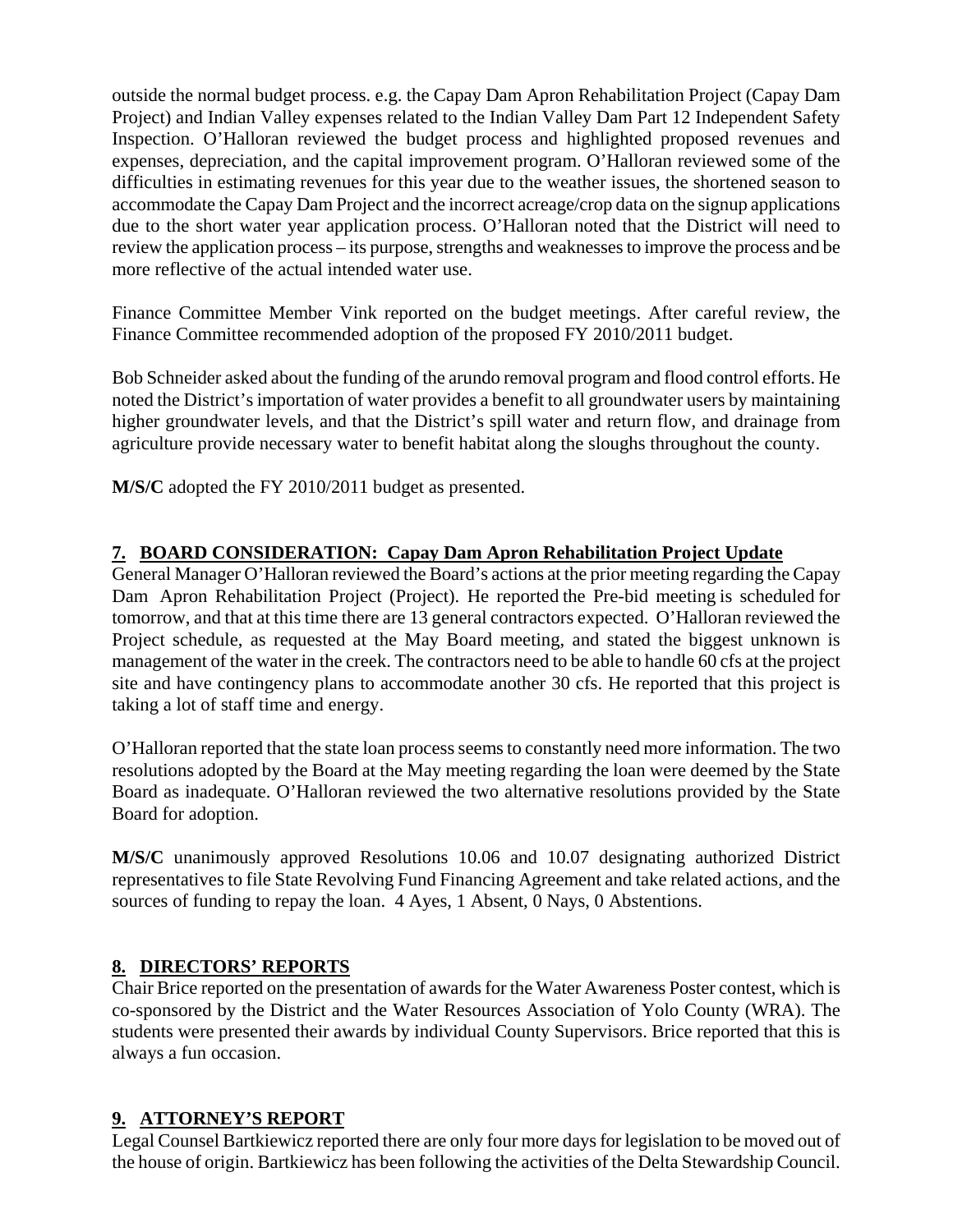They are organized and moving forward to create the required draft Delta Plan.

Bob Schneider complemented Bartkiewicz regarding his participation in the recent WRA Water Bond Forum.

#### **10. GENERAL MANAGER'S REPORT**

General Manager O'Halloran reported

- a) General Activities O'Halloran reported that due to Solano Decree restrictions, Clear Lake is not anticipated to be able to meet the maximum irrigation demands in June and July. Therefore, the District has started water releases from Indian Valley Dam. By keeping water in Clear Lake now, it will be available to meet the maximum demand without requiring flows from the Indian Valley Dam that are too large to run through the turbines.
- b) Operations, Maintenance and Water Conditions O'Halloran reported that he had met with Yolo County Counsel and the Farm Bureau regarding the changes in regulations regarding water rights reporting. The new legislation imposes fines for not reporting uses. The concern was focused on water diverters on the Sacramento River. However, the same concerns apply to activities along the County's sloughs unless there is a water right and reporting associated with the activity. The water being sold by the District in the sloughs are not an issue as they are part of District's water right and reported by the District.

Legal Counsel Bartkiewicz reported that the Delta Legislation requires the state to know what water rights exist and how are they being used. Strictly controlling use to those legally allowed is anticipated to free up water for the Delta. The legislation includes funding for enforcement and imposition of large fines. People may be able to continue to divert without a water right, but they are at risk.

O'Halloran reported that County Counsel will be reporting on this issue to the Board of Supervisors. O'Halloran suggested an educational joint meeting or workshop with other water agencies, and interested water users regarding the issues sometime this fall or winter.

#### **11. GENERAL DISCUSSION**

Director Rominger asked about the resolution of the complaint from the May meeting regarding the unauthorized use of District water. General Manager O'Halloran reported that Field Supervisor Espinoza had met with the water customer and reviewed the situation. We do not expect the situation to be repeated.

#### **12. BOARD CONSIDERATION: Payment of Bills**

Director Vink questioned the size to the State's dam fees at the Indian Valley Dam as compared to the fees at the Cache Creek Dam.